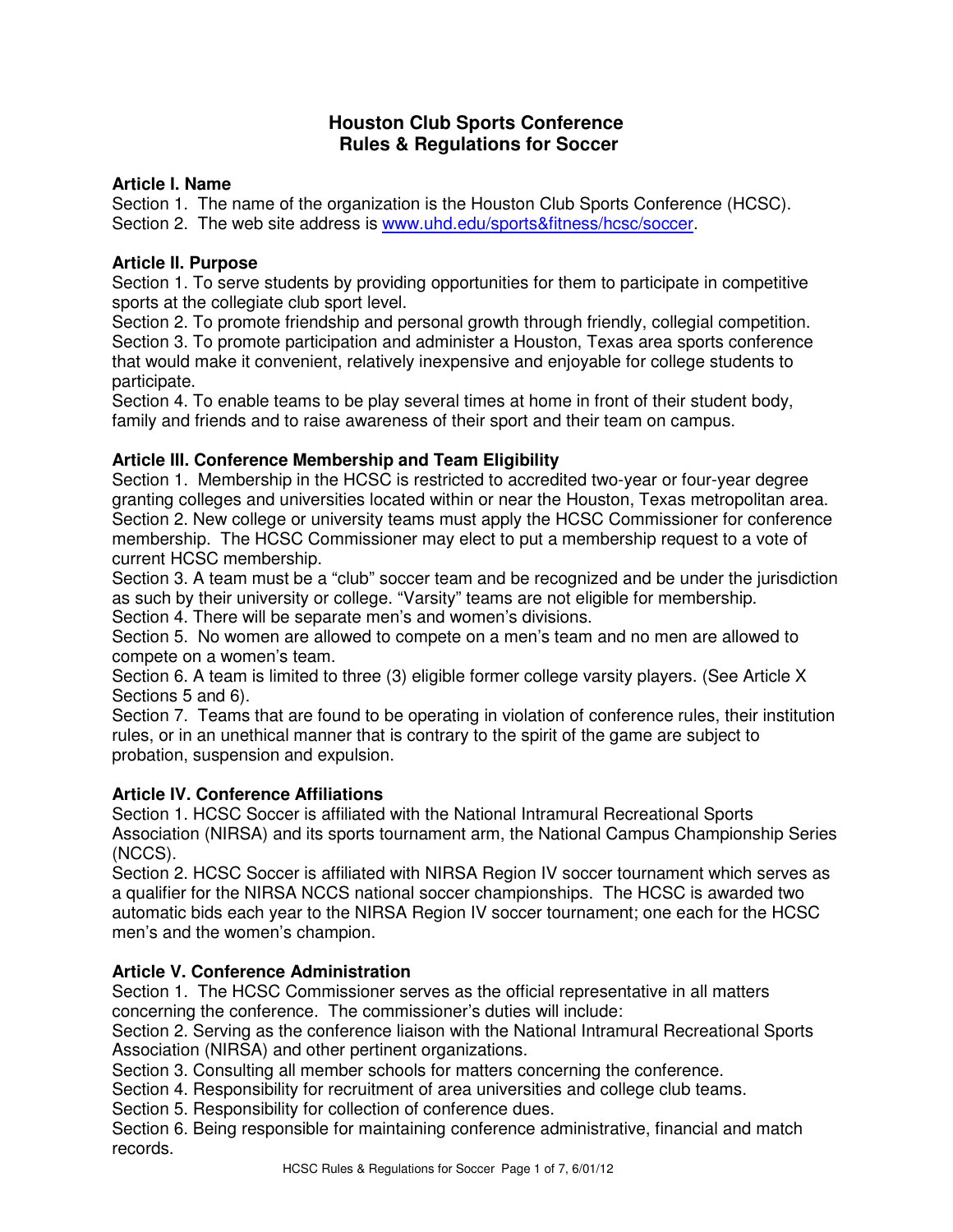Section 7. Being responsible for providing timely and detailed conference administrative, financial and match reports.

Section 8. Responsibility for scheduling conference regular season matches and conference tournament matches, if any, between member schools.

Section 9. Responsibility for making arrangements with the local U.S. Soccer Federation (USSF) and/or National Intercollegiate Soccer Officials Association (NISOA) chapters to assign USSF or NISOA certified officials for each match.

Section 10. Maintaining a conference web site that contains pertinent league information. Section 11. The investigation of violations of conference rules brought to his/her attention and applying the appropriate sanctions.

Section 12. Making decisions on issues not necessarily listed here in the best interest of the conference.

## **Article VI. Conference Dues**

Section 1. Conference dues will be set by the commissioner and will be listed on the HCSC Team Entry Form.

Section 2. Conference dues will cover the costs of all referees for HCSC sanctioned season matches, conference team champion awards, NIRSA Region IV tournament entry fees for the conference men's and women's champions and conference administrative fees.

### **Article VII. Team Responsibilities**

Section 1. Each club team is responsible for the completion and submittal of all required HCSC paperwork to the commissioner in a timely manner. Each club shall also:

Section 2. Strive to maintain the highest level of ethical conduct, complying with the conference rules and regulations and adhering to the rules and standards established by their respective institutions.

Section 3. Pay any applicable conference fees to the commissioner in a timely manner. Section 4. Provide game balls and other items according to FIFA and conference rules when serving as the home team. (See Article XII Sections 2-4)

Section 5. Provide good directions to the commissioner to their home match sites from major freeways.

## **Article VIII. Conference Schedule**

Section 1. Regular season. The conference schedule will consist of a regular season. If time and conditions permit, each team will play one match against every other team in the conference. Otherwise, teams may be divided into divisions for intra-divisional play. Section 2. Schedule changes. Changes to the final schedule should be a very rare occurrence and should happen only in an emergency or an extreme situation. A change to a scheduled

match must be made at least 7 days prior to the scheduled date. Both teams must agree to the new date and time. The team requesting the change must then contact the commissioner in order to reschedule officials. If both teams do not agree, the match stays scheduled as is. Schedule changes are not final until approved by the commissioner.

Section 3. Standings. The regular season standings (or table) will be kept according to FIFA rules and posted on the conference website by the commissioner. The teams will be ranked weekly in descending order by the points that they have earned.

Section 3.1. A regular season match win is worth three (3) points.

Section 3.2. A regular season match tie is worth one (1) point.

Section 3.3. A regular season match loss is worth zero (0) points.

Section 4. Conference Champion. During the course of the regular season, the teams will be ranked in descending order of the total points earned for the season. The conference champion will be determined by whichever team has earned the most points at the conclusion of the regular season or if time and conditions permit, a post-season championship tournament using single elimination or other format may be used to determine the conference champion.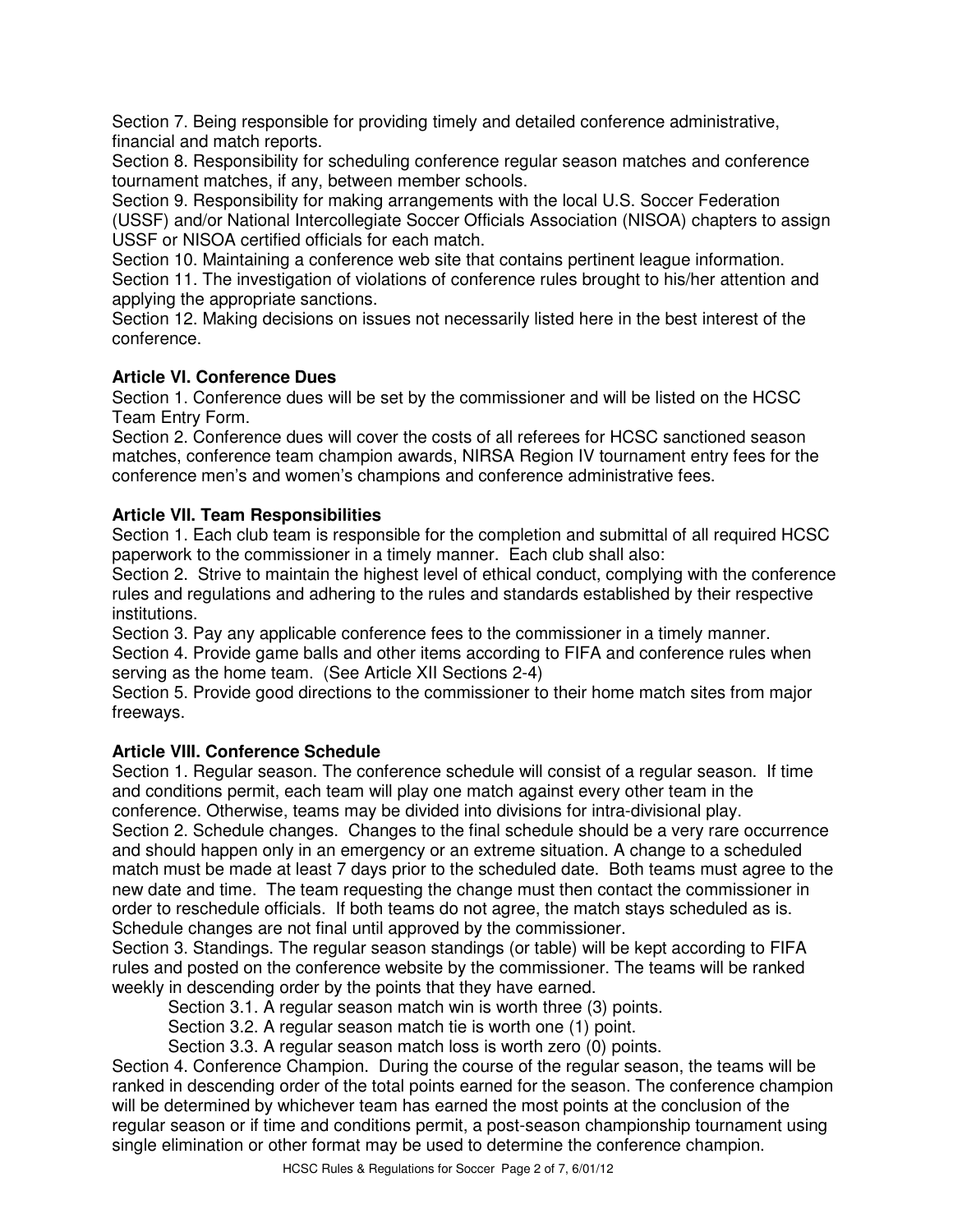Section 5. Tie-breakers. If there is a tie in the number of points between two or more teams, the following tie-breaking method will be used.

Section 5.1. First tie-breaker. A forfeit of any regular season match by a team shall automatically place that team at the bottom of qualifying or seeding.

Section 5.2. Second tie-breaker. The greater number of points in the matches played between the teams that are tied.

Section 5.3. Third tie-breaker. The greater goal differential in the matches played between the teams that are tied.

Section 5.4. Fourth tie-breaker. The greater number of goals scored in the matches played between the teams that are tied.

Section 5.5 Fifth tie-breaker. The greater goal differential in all the season matches played by each of the teams that are tied.

Section 5.6 Sixth tie-breaker. The greater number of goals scored in all the season matches played by each of the teams that are tied.

Section 6. The league champion shall receive a team championship trophy and have their entry fee to the NIRSA Region IV soccer tournament paid by the HCSC provided the team has met all HCSC and NIRSA tournament eligibility and entry requirements and all HCSC financial obligations.

## **Article IX. Team Roster**

Section 1. Each team is required to submit a HCSC Team Roster and Player Verification Form to the commissioner that has been verified and approved by the school's recreational sports director or the appropriate school official by the deadline set by the HCSC.

Section 2. A HCSC team roster is limited to twenty five (25) players and three (3) coaches maximum.

Section 3. A HCSC team roster must be submitted with complete names, student ID numbers and corresponding jersey numbers. Players must wear the jersey number assigned to them on the conference approved HCSC Team Roster.

Section 4. Team roster changes may be made by the Tuesday following the team's second match and as long as they do not exceed the roster maximum of twenty five (25) players. Rosters will be frozen after that date. No players can be added to a team roster after this point. Section 5. Any roster changes require that the team submits a HCSC Team Roster Change Form to the commissioner that has been verified and approved by the school's recreational sports director or the appropriate school official.

### **Article X. Player Eligibility**

Players must meet the following criteria in order to play in the HCSC:

Section 1. Must have never played soccer professionally at any time.

Section 2. Must be a currently enrolled student of the school he/she plays for.

Section 3. Must be enrolled a minimum of ½ full-time for undergraduate students and a minimum of 6 credit hours for graduate students.

Section 4. May only play for one team in the conference.

Section 5. Cannot be a current member of a school's intercollegiate varsity soccer team. This includes red shirts and non-qualifiers.

Section 6. Players are limited to six consecutive academic years of eligibility in HCSC. The clock begins on their eligibility when their name first appears on a HCSC, NIRSA or an intercollegiate varsity roster. NIRSA soccer eligibility rules are available online at www.nirsa.org.

Section 7. Must be listed on the HCSC Team Roster and Player Verification Form on the HCSC website prior to playing in a conference match. A player is not eligible to dress out and play in a HCSC match until they are listed on the HCSC Team Roster and Player Verification Form on the HCSC website.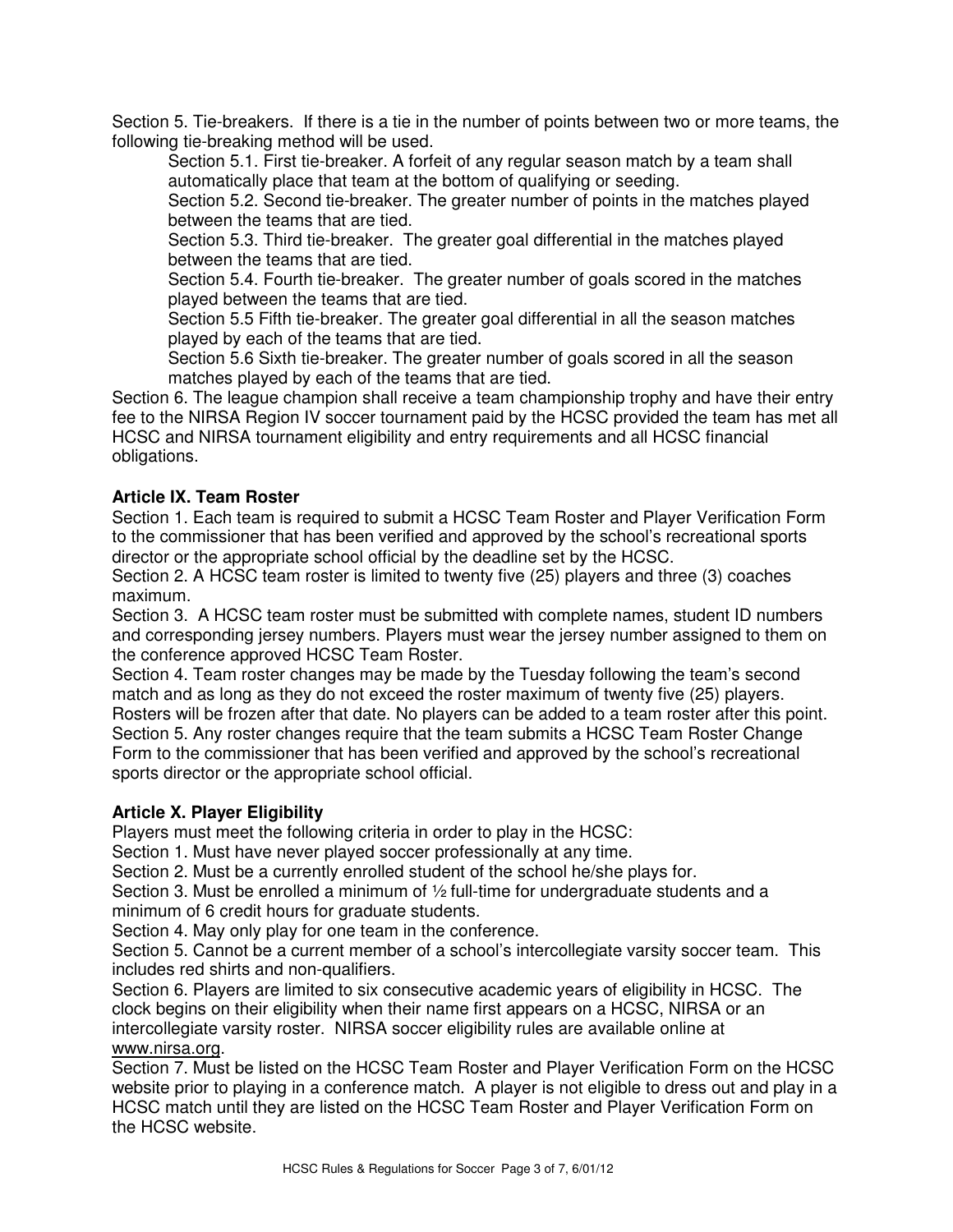Section 8. A player may play for another school within the same school system provided his/her "home" school does not already field a team and provided the player has the permission by the appropriate college administrator of the HCSC school's team. The HCSC school's administrator must verify the eligibility of the player. The player must present a college ID from the school he/she purportedly attends in order to play in a league match.

Section 9. Post-Season Tournament Player Eligibility**.** A player must play in at least 50% of HCSC regular season matches to be eligible for any HCSC post-season tournament or any tournament such as the NIRSA regional in which HCSC fees are used.

Section 10. Ineligible players. The use of ineligible players is strictly prohibited. If a team is discovered to have used an ineligible player, that team will be subject to forfeit any matches that an ineligible player participated in. The team may also be subject to immediate suspension from HCSC for the remainder of that season. A team suspended for the remainder of a season shall be on probation status for the following HCSC season. Additional sanctions may also be applied. (See Article XV Sections 3-5)

Section 11. Players receiving a red card in their previous HCSC match are considered ineligible for their next HCSC match. (See Article XIII Sections 3-7)

### **Article XI. Coaches**

All coaches must be authorized by the school to coach during HCSC matches. This is in order for the schools and the HCSC to be made aware of the individuals who are representing their schools and interacting with students, coaches and referees at HCSC matches.

Section 1. All coaches must be named and approved by the school on the HCSC Coach Registration Form in order to serve as such during all HCSC matches.

Section 2. All coaches must be listed on the HCSC Team Roster and Player Verification Form on the HCSC website prior to coaching in a conference match. Individuals not listed as coaches on the form may be asked to leave the team bench area by the match referees.

### **Article XII. Conference Match Rules**

All matches will be played under the current FIFA Laws of the Game unless otherwise indicated here. Current rules are available online at www.fifa.com.

Section 1. Referees. The conference, through the commissioner, will be responsible for providing USSF or NISOA certified referees for each match. If only one official is present, the match may be played with a second uncertified official provided both teams agree. If no certified officials are present, the match may be played with uncertified officials provided both teams agree. The commissioner should also be contacted immediately when no referees or onl one referee shows up.

Section 2. Pre-Match. The home team should have the goal nets and field ready for warm-ups at least 30 minutes prior to scheduled match time.

Section 3. Game Ball. The official game ball will be a ball bearing the "FIFA Approved" or "FIFA Inspected" logo on it provided by the home team. In order to limit game delay due to the game ball going out of play, it is recommended that the home team provide at least three FIFA approved game balls. If a FIFA approved ball is unavailable, both teams will agree on a comparable substitute.

Section 4. Uniforms. Teams must have at least two different color sets of game jerseys, one light colored (white or light yellow/gold with dark numerals) to wear as the home team and one dark colored set with white or light colored numerals to wear as the away team. All the players on a team must wear the same set (color and style) of uniforms with the only exception being the goalie who must wear a contrasting color from both teams. The player jerseys must have clearly visible numbers on at least the back. Numbers must be a minimum of 8 inches on the back. If in the opinion of the referee the colors of the jerseys of the two teams are too similar, the home team is required to change.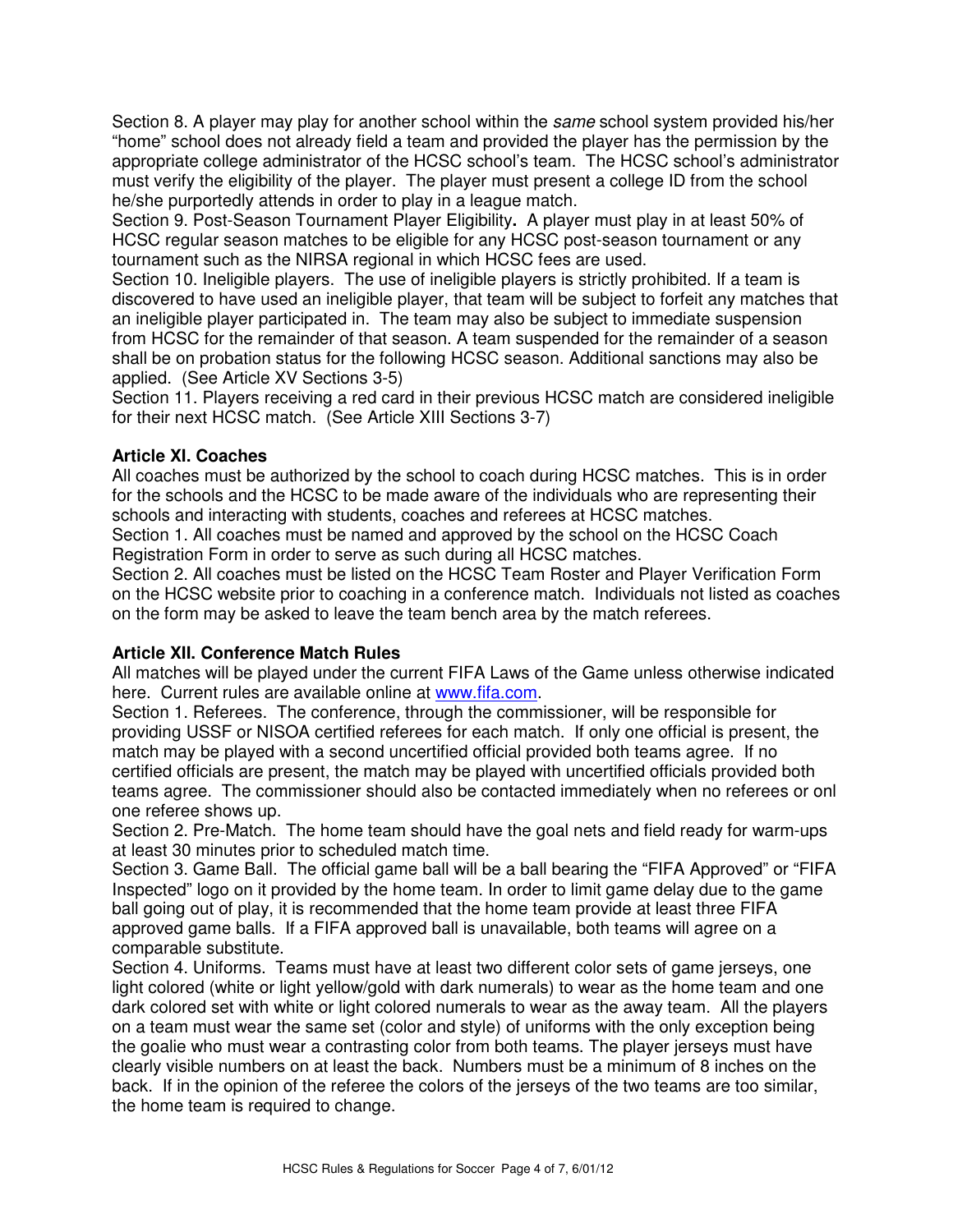Section 5. A team wearing the incorrect jersey color will be subject to forfeiting that match. Section 6. Player Verification & Team Roster. Players must have their college student ID ready to present before the game. The referees will be responsible for verifying the players' college student IDs and jersey numbers against their team's league approved HCSC Team Roster and signing their initials by each player's name. The referees will have the conference approved HCSC Team Roster. **Names cannot be added to a roster at game time.** Players arriving after the pre-match college student ID check must be verified before they are permitted into the game. Players without their college student ID will not be permitted to play. Players must wear the jersey number assigned to them on the conference approved HCSC Team Roster. Section 7. Score Sheet. The HCSC Score Sheet is the official record of the game. The referee will record the referee names, team names, player scores, time of score, total scores, yellow cards, red cards and any additional comments on the HCSC Score Sheet.

Section 9. Incomplete team. A team must have a minimum of seven (7) eligible players to play an official match. If one or both teams have less than the minimum number of eligible players, a forfeit will be declared. The referee will make the decision at the field.

Section 10. Start of the Match. Match time is forfeit time, there is no "grace period". All matches must start when scheduled. Teams not ready to play will have a forfeit assessed against them. Section 11. Unlimited Re-entry Substitution. Players may enter and leave the match an unlimited amount of times when they are acknowledged by the referee.

## **Article XIII. Conduct at Matches**

All players, coaches and spectators are expected to conduct themselves with good sportsmanship before, during and after matches. Teams are responsible for the conduct and behavior of their players, coaches and spectators.

Section 1. The referee may take action against individuals and teams including suspension of the match if in his/her opinion they are engaging in conduct that is detrimental to the game. Section 2. Referees will report any such conduct and action to the commissioner. The commissioner may impose further sanctions and penalties against the offending team including suspension of the team from the league.

Section 3. Any player or coach ejected (red carded) from a conference match will be suspended for their team's next conference match.

Section 4. A player or coach receiving a second red card in a conference match during the season will be suspended for the next two conference matches.

Section 5. A player or coach receiving a third red card in a conference match during the season will be suspended for the remainder of the conference season.

Section 6. If the season ends before the player's or coach's suspension is completed, the suspension will carry over to the next conference season.

Section 7. Individuals who have committed serious violations or consistently display extremely poor conduct may be suspended from the conference indefinitely.

Section 8. A player who accumulates three yellow cards during the season will be suspended for their team's next conference match. The player's slate of yellow cards is clean after he/she serves the one game suspension. If the season ends before the player's suspension is completed, the suspension will carry over to the next conference season.

### **Article XIV. Inclement Weather**

Every reasonable effort should be made to play a match even with inclement weather. Teams should *never* assume that because it is raining, their match is automatically postponed. A team may be subject to a forfeit if they do not show up for a match even if there is inclement weather. Teams should prepare as though the match will be played as normal.

Section 1. Home teams with their own fields should check the condition of their field as early as possible on the day of the match to ensure that the field is playable. The game referees will have the final decision in determining if the field is playable.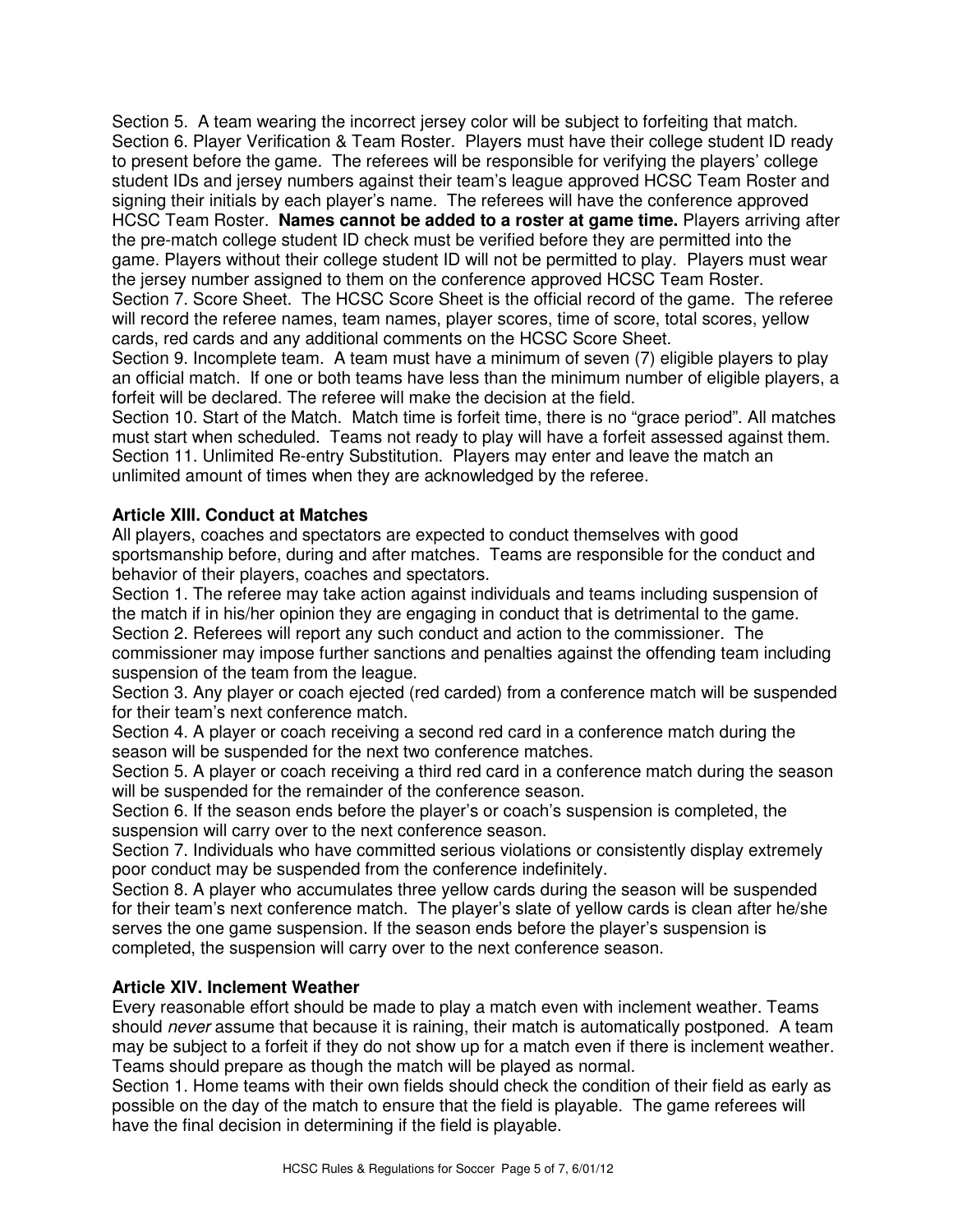Section 2. Home teams that use fields that are not their own should also check the condition of their field as early as possible on the day of the match to ensure that the field is playable. If applicable, home teams should be in constant communication with their field operator. Most times the field operators make the final determination if their field is playable. If not, the game referees will make the final decision.

Section 3. There will be a two (2) hour cut-off time before the scheduled match time before the referees may be contacted to postpone the match due to an unplayable field. If the match is not postponed before the (2) hour cut-off time, then the HCSC will be responsible for paying the officials regardless if the match is played or not. The official referee contact number is 832-640- 1735. The league commissioner should also be contacted at 832-754-3033.

Section 4. Once the match starts, the referee will stop the game if the field is unsafe or if there is clear evidence that a thunderstorm is going to be around for hours.

Section 5. If lightning is seen and within thirty (30) seconds thunder is heard in the area, then Section 5.1. The referee must stop the game for a minimum of 30 minutes. No one is allowed on the field during that 30-minute span. Participants must move to adequate shelter or their vehicles. Trees are not shelter!

Section 5.2. Each flash of lightning in the area restarts the 30-minute clock. Section 5.3. Once is it evident that the match will not be started (or restarted) within one hour (i.e. the delay lasts more than an hour), the match is postponed. Section 5.4. If the match is postponed after the second half of play has begun, then the match is considered completed, the score and match records stand. Section 5.5. If the match is postponed before the second half starts, then the match will be rescheduled and it will be replayed in its entirety. None of the statistics from the cancelled match will count.

Section 5.6. If at any time the referee deems that the field is unsafe, Article XIV Section 5.4 and Section 5.5 also go into effect.

### **Article XV. Match Forfeits, Probation and Suspension**

Teams should recognize the time, money, and effort invested in the scheduling of a match by the conference, by the officials and, of course, by the teams themselves. The two teams should make every effort to contact each other well before the match and keep in constant communication. Teams should be responsible and have their players leave as early as possible for their match. Heavy traffic, construction, or getting lost are not valid enough reasons to be late for a match and to avoid a team forfeit.

Section 1. A match that is forfeited will be recorded as 3-0 score for the winning team. Section 2. A team that forfeits two matches will be dropped from conference play for the remainder of that season with no refund.

Section 3. A school team that is dropped from conference play due to forfeited matches will be placed on a probation status for the following HCSC season and will be so notified by the conference commissioner. The team must pay a probation fee of \$200.00 in addition to the regular entry fee by the entry deadline if they choose to enter the following season. The school team must complete their season on probation clear of forfeited matches to be removed from probation for the following season. A team on probation status that forfeits one match will be dropped from conference play for the remainder of that season with no refund.

Section 4. If a school team is dropped from season play while on probation status due to forfeited matches, that school team will be placed on suspension for at least the following HCSC season and will be notified by the conference commissioner.

Section 5. A school team on suspension wishing to re-enter the conference must petition the conference commissioner for reinstatement to the HCSC after serving at least a one year (season) suspension and do so by at least April 15 prior to the upcoming season. The commissioner may call a vote of HCSC members to reinstate a school team on suspension. The school team on suspension may be asked to provide a detailed course of action of how their team will correct the actions that led to the team's suspension and how they operate their